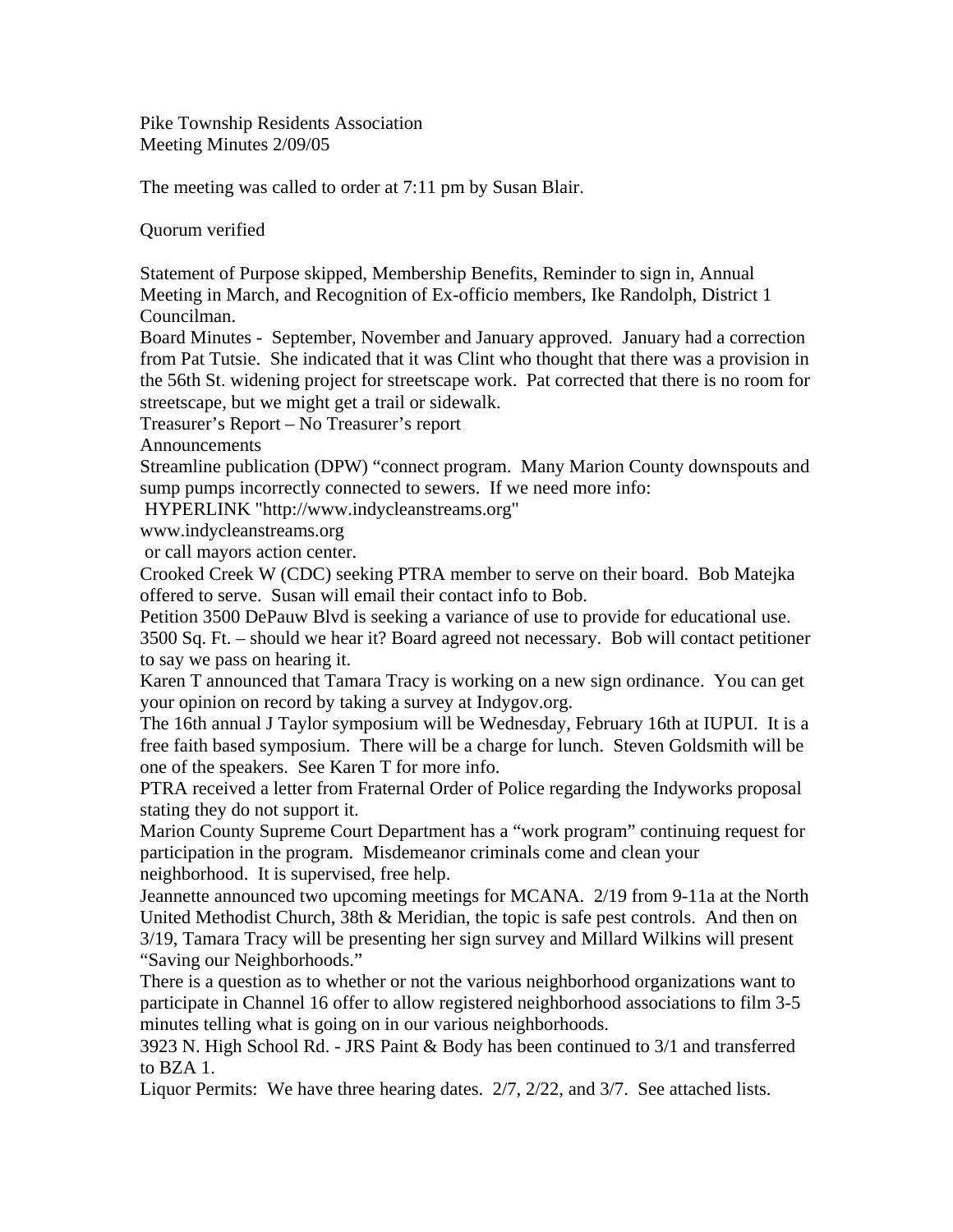PTRA has established an informal policy of standing against Beer, Wine or Liquor permits associated with Gas Stations.

Petition not yet filed – 6541 W. 71st St. Christian Scientist Church is interested in purchasing property. Eleanor Brewer, realtor, made emotional presentation regarding trying to sell Diana Keith's house. Ms. Keith's house is the third house on the West side of the street after the light. The rental house is rapidly deteriorating (Mr. Knawl) as well as the last house (Mr Hunan's) is deteriorating. There have been several commercial offers. Ms. Brewer's point was that they thought that a church would provide a better buffer to the remaining neighborhood. Sunday services most Sundays 10:30am – 11:30am and then Wednesday 7:30p-8:30pm. Tom Heckle, the architect, would incorporate part of the existing structure into the new building.  $75 - 100$  people. The city's gentlemen's agreement was to keep everything west of I-465 residential. Clint pointed out that Topic #3 on our agenda, (proposal for townhomes on northwest corner of 71st & Marsh Rd.) may have an impact on this property and perhaps we should table it for now.

1. 2004-ZON-147, 5201 W. 59th St. Davis Homes. Mary Solada – revised site plan. She passed out suggested commitments. Exhibit A attached. Originally zoned D6 for apartments 3 years ago. Then 1 year ago, townhomes were proposed for this site to be developed by Portrait Homes. Portrait Homes has now passed on developing this property, and Davis homes is requesting the zoning to be changed to Single Family D-5. They are planning an 85-unit subdivision. The committee has already met with them. Davis Homes will do the development themselves and this will not be a zero-down project. Harry Metzler as one of the adjacent property owners supports this proposal. Roberta McKenny, also a neighbor says this is 100% improvement over other proposals for this property. The lot sizes meet D-5 standards. The purchase price will advertise from the \$110s with an average of \$140K. (\$25-40K in option upgrades.) They will be developed all at one time. 20 floor plans in the "Best" Collection. 60% two-story homes. 85% FHA & VA financing. Susan expressed concern regarding foreclosure rates within Pike Township in the proposed price range. Staff recommends approval in general. Sheila's committee report indicated that they had met several times and yet could not support this petition due to price range, lot size, destruction of trees and foreclosure rate. Sheila moved to not support this petition and oppose it downtown with statistics on foreclosure rates. Jeannette seconded, the motion carried unanimously.

2004-Zon-171, 7102 Marsh Rd. City Centre Investments. Elizabeth Williams presenting, Bob Clutter, and Steve Scott. They have met with neighbors and committee. They are proposing a 12.27-acre development on the NW corner of 71st and Marsh Rd. A Church currently owns the property. CCI is proposing 80 units in 16 buildings. Attached garages, private streets to DPW standards. Townhome development. The elevation is too high (38 feet; 35 ft. permitted) and they will need a variance. Price point, \$190s average. 9ft ceilings. They have conversed with neighbors. Eric Huffman from Lakeside Woods HOA said they had a whole neighborhood meeting and all 24 neighbors endorsed this project. All they want to do is fine-tune the project. CCI will not put in any cell towers, or billboards (off-premise advertising signs.) Kevin Durcholz, Vice President/committee chair for this area moves to support with commitments drafted on